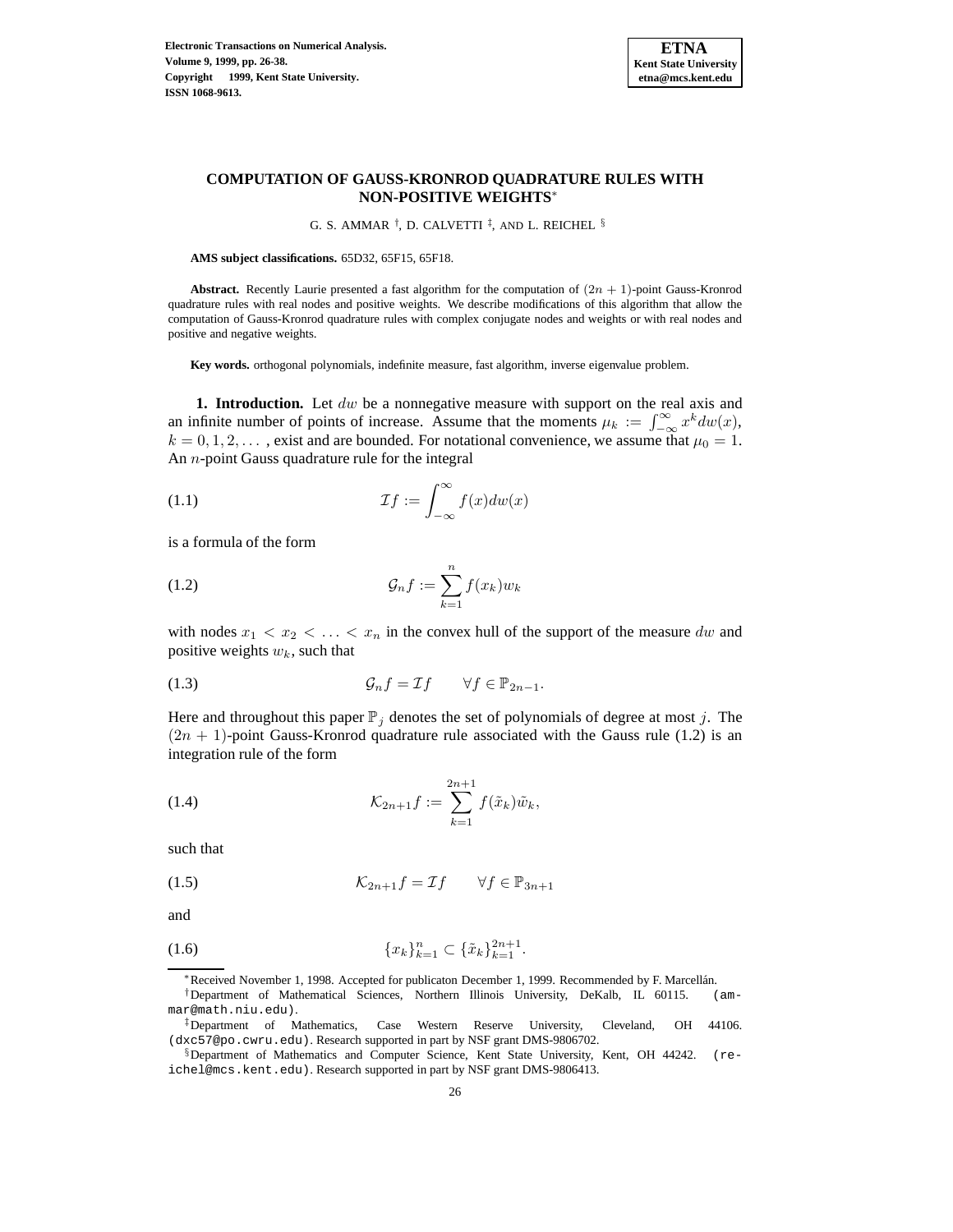For notational simplicity we assume throughout this paper that

$$
(1.7) \t\t\t \tilde{x}_k = x_k, \t 1 \le k \le n.
$$

We refer to the nodes (1.7) as Gauss nodes and the remaining nodes  $\{\tilde{x}_k\}_{k=n+1}^{2n+1}$  as Kronrod nodes.

Pairs of Gauss and Gauss-Kronrod rules (1.2) and (1.4) are often evaluated together in order to determine accurate approximations with error estimates of integrals (1.1). Properties of Gauss-Kronrod rules (1.4) can be investigated by studying the Stieltjes polynomial  $s_{n+1}(x) := \prod_{k=n+1}^{2n+1} (x - \tilde{x}_k)$ , whose zeros are the Kronrod nodes; see Monegato [16] and the recent paper by Ehrich and Mastroianni [5]. Nice surveys of Gauss-Kronrod rules and their properties are provided by Gautschi [7] and Laurie [13]; see also Gautschi [8] for a recent discussion and further references.

It is known that Gauss-Kronrod quadrature rules, i.e., rules with the properties (1.5) and (1.6), do not always exist. If the  $(2n + 1)$ -point Gauss-Kronrod rule (1.4) does exist, then the Kronrod nodes may be real or appear in complex conjugate pairs. Weights  $\tilde{w}_k$  associated with complex conjugate Kronrod nodes are complex conjugate. Note that the nonnegativity of the measure  $dw$  implies that the Gauss nodes are real. Gauss-Kronrod rules with real nodes may have positive or negative weights, and the nodes may or may not be contained in the smallest interval containing the support of dw. Gautschi [7, p. 52] notes that "Little has been *proved* with regard to these properties; any new piece of information, from whatever source - computational or otherwise - should therefore be greeted with appreciation." It is our hope that the algorithms of the present paper will be helpful in shedding light on these questions, as well as be useful for the computation of Gauss-Kronrod rules required in applications.

Laurie [13], and more recently Calvetti et al. [3], presented efficient algorithms that require only  $\mathcal{O}(n^2)$  arithmetic operations for the computation of the nodes and weights of  $(2n + 1)$ -point Gauss-Kronrod quadrature rules with real nodes and positive weights. This paper describes modifications of Laurie's algorithm that allow the computation of the nodes and weights of  $(2n + 1)$ -point Gauss-Kronrod rules with complex conjugate nodes, or with real nodes and positive and negative weights, in  $\mathcal{O}(n^2)$  or  $\mathcal{O}(n^3)$  arithmetic operations. The faster algorithm yields nodes and weights with sufficient accuracy for most applications. The slower algorithm gives higher accuracy for certain difficult problems.

The present paper is organized as follows. Section 2 reviews results by Laurie [13] and discusses modifications required for the computation of Gauss-Kronrod rules with complex conjugate nodes, or with real nodes and positive and negative weights. The new algorithms are described in Section 3, and Section 4 presents computed examples. Concluding remarks and a discussion of an extension can be found in Section 5. Throughout this paper we let  $i := \sqrt{-1}.$ 

**2. Some tridiagonal matrices.** Let  $\{p_j\}_{j=0}^{\infty}$  be a sequence of monic orthogonal polynomials with respect to the inner product

(2.1) 
$$
(f,g) := \int_{-\infty}^{\infty} f(x)g(x)dw(x),
$$

i.e.,

(2.2) 
$$
\deg(p_j) = j;
$$
  $(p_j, p_k) = 0, \quad j \neq k.$ 

The  $p_i$  satisfy the recursion relations

(2.3) 
$$
p_{k+1}(x) = (x - a_k)p_k(x) - b_k^2 p_{k-1}(x), \qquad k = 1, 2, ...,
$$

$$
p_1(x) := x - a_0, \qquad p_0(x) := 1,
$$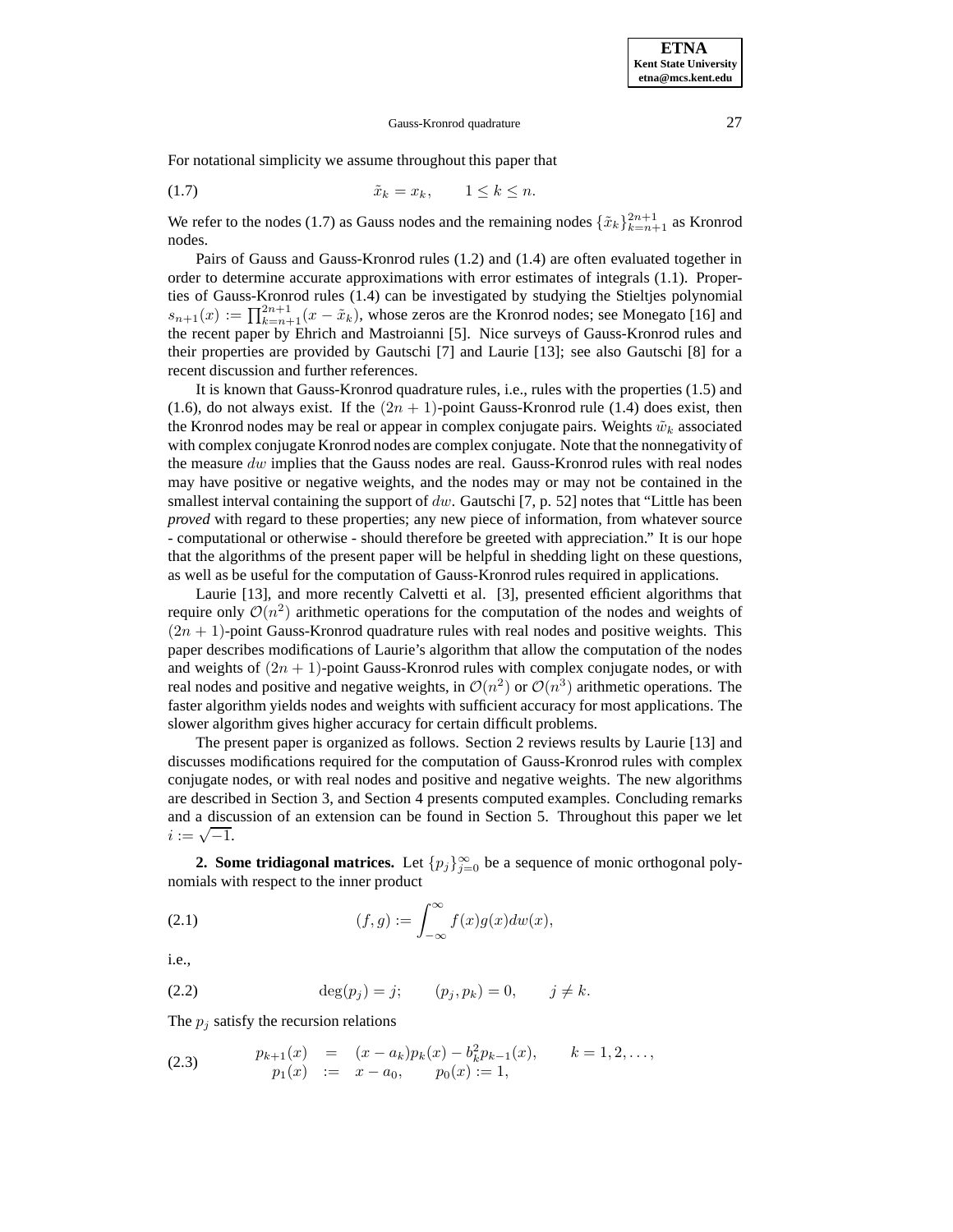with coefficients

(2.4) 
$$
a_k := \frac{(p_k, xp_k)}{(p_k, p_k)}, \qquad k = 0, 1, \ldots,
$$

(2.5) 
$$
b_k^2 := \frac{(p_k, p_k)}{(p_{k-1}, p_{k-1})}, \qquad k = 1, 2, \ldots
$$

We will assume that the coefficients  $a_k$  and  $b_k$  are explicitly known. When only the measure dw is available, these coefficients can be computed by  $(2.4)$  and  $(2.5)$ . It may be attractive to evaluate necessary inner products by a Clenshaw-Curtis quadrature rule; see Gautschi [6] for a discussion.

Laurie [13] and Calvetti et al. [3] presented efficient algorithms for the computation of nodes and weights of Gauss-Kronrod rules (1.4) with distinct real nodes and positive weights. These algorithms are based on Laurie's observation that to each  $(2n+1)$ -point Gauss-Kronrod quadrature rule with real nodes and positive weights, there is associated a real symmetric tridiagonal  $(2n + 1) \times (2n + 1)$  matrix with positive subdiagonal entries

(2.6) 
$$
\tilde{T}_{2n+1} := \begin{bmatrix} \tilde{a}_0 & \tilde{b}_1 & & & \\ \tilde{b}_1 & \tilde{a}_1 & \tilde{b}_2 & & \\ & \ddots & \ddots & \ddots & \\ & & \tilde{b}_{2n-1} & \tilde{a}_{2n-1} & \tilde{b}_{2n} \\ & & & \tilde{b}_{2n} & \tilde{a}_{2n} \end{bmatrix}.
$$

We refer to this matrix as the Gauss-Kronrod matrix. Let  $\tilde{T}_{2n+1}$  have spectral factorization

$$
(2.7) \qquad \tilde{T}_{2n+1} = \tilde{W}_{2n+1} \tilde{\Lambda}_{2n+1} \tilde{W}_{2n+1}^{-1}, \qquad \tilde{\Lambda}_{2n+1} = \text{diag}[\tilde{\lambda}_1, \tilde{\lambda}_2, \dots, \tilde{\lambda}_{2n+1}].
$$

Since  $\tilde{T}_{2n+1}$  is symmetric, the columns of the eigenvector matrix can be scaled so that

$$
\tilde{W}_{2n+1}^{-1} = \tilde{W}_{2n+1}^T.
$$

The nodes and weights of the Gauss-Kronrod quadrature rule (1.4) are then given by

(2.9) 
$$
\begin{cases} \tilde{x}_j = \tilde{\lambda}_j, \\ \tilde{w}_j = (\mathbf{e}_1^T \tilde{W}_{2n+1} \mathbf{e}_j)^2, \end{cases} \quad 1 \leq j \leq 2n+1;
$$

see Golub and Welsch [11] for a discussion. Here we only note that formula (2.9) requires that the normalization (2.8) holds. We refer to the set

(2.10) 
$$
\{\tilde{\lambda}_j, e_1^T \tilde{W}_{2n+1} e_j\}_{j=1}^{2n+1}
$$

as the partial spectral resolution of the matrix  $\tilde{T}_{2n+1}.$  The positivity of the subdiagonal entries of  $T_{2n+1}$  implies that the eigenvalues  $\lambda_j$ , and therefore the nodes  $\tilde{x}_j$ , are distinct.

Laurie's algorithm [13] for determining the nodes and weights of a  $(2n+1)$ -point Gauss-Kronrod quadrature rule with real nodes and positive weights consists of two steps: i) compute the entries of the Gauss-Kronrod matrix (2.6) from the recursion coefficients (2.4) and (2.5), and ii) if each  $\tilde{b}_k^2 > 0$  ( $1 \le k \le 2n + 1$ ), compute the partial spectral resolution of the Gauss-Kronrod matrix (2.6) by the Golub-Welsch algorithm [11]. Each step requires  $\mathcal{O}(n^2)$ arithmetic operations. We will discuss these steps further below. At this point we remark that for certain functions  $f$ , such as rational functions with known poles or functions that satisfy a recursion relation with few terms, the representation

(2.11) 
$$
\mathcal{K}_{2n+1}f = \mathbf{e}_1^T f(\tilde{T}_{2n+1})\mathbf{e}_1
$$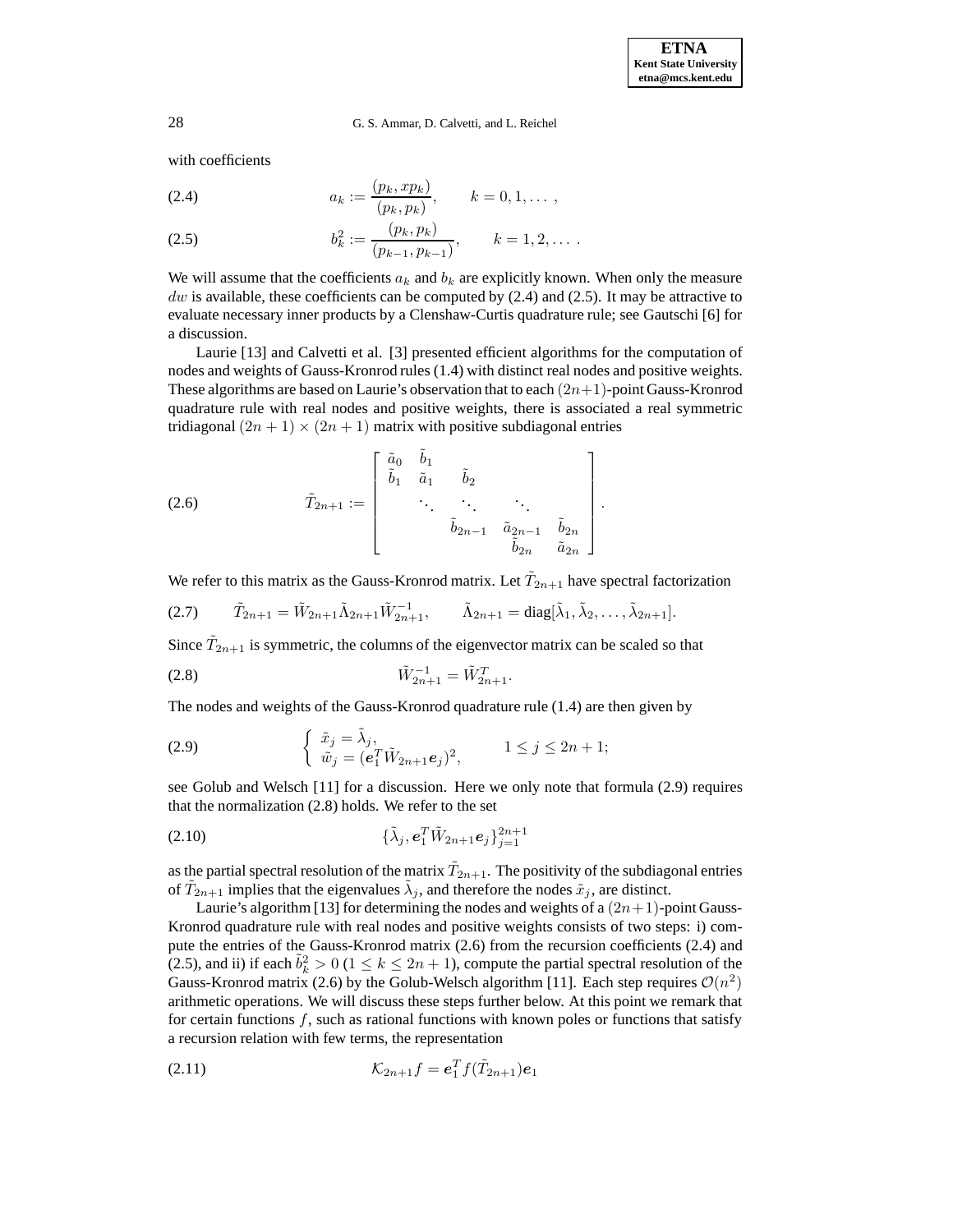may provide a more convenient way of evaluating the Gauss-Kronrod rule than (1.4), because (2.11) does not require the computation of the partial spectral resolution of  $\tilde{T}_{2n+1}$ . Formula  $(2.11)$  follows by combining  $(1.4)$  with  $(2.7)-(2.9)$ ; see Golub and Meurant [9].

Laurie's algorithm is based on the following key result.

PROPOSITION 2.1. (Laurie [13]) *The leading and trailing* n × n *principal submatrices of*  $T_{2n+1}$  *have the same spectrum. Moreover, for n odd,* 

(2.12) 
$$
\tilde{a}_{j-1} = a_{j-1}, \qquad \tilde{b}_j = b_j, \qquad 1 \le j \le \frac{3n+1}{2},
$$

*and, for n even,*

(2.13) 
$$
\begin{cases} \tilde{a}_j = a_j, & 0 \le j \le \frac{3n}{2}, \\ \tilde{b}_j = b_j, & 1 \le j \le \frac{3n}{2}, \end{cases}
$$

*where the*  $a_j$  *and*  $b_j$  *are given by (2.4) and (2.5).* 

Example 2.1. Let  $n = 2$ . The entries  $\{\tilde{a}_j\}_{j=0}^3$  and  $\{\tilde{b}_j\}_{j=1}^3$  of the Gauss-Kronrod matrix  $T_5$  are recursion coefficients for orthogonal polynomials associated with the measure dw, but the entries marked by ∗ are not explicitly known,

(2.14) 
$$
\tilde{T}_5 := \begin{bmatrix} \tilde{a}_0 & \tilde{b}_1 \\ \tilde{b}_1 & \tilde{a}_1 & \tilde{b}_2 \\ & \tilde{b}_2 & \tilde{a}_2 & \tilde{b}_3 \\ & & \tilde{b}_3 & \tilde{a}_3 & * \\ & & & * & * \end{bmatrix}.
$$

It follows from Proposition 2.1 that the leading and trailing principal  $2\times 2$  submatrices of  $\tilde{T}_5$ have the same trace. This yields the equation

$$
\tilde{a}_0 + \tilde{a}_1 = \tilde{a}_3 + \tilde{a}_4
$$

for  $\tilde{a}_4$ . The determinants of the leading and trailing principal  $2 \times 2$  submatrices are also the same, and this gives the equation

(2.16) 
$$
\tilde{a}_0 \tilde{a}_1 - \tilde{b}_1^2 = \tilde{a}_3 \tilde{a}_4 - \tilde{b}_4^2
$$

for  $\tilde{b}_4$ . When (2.16) is satisfied by a real positive value of  $\tilde{b}_4$ , a Gauss-Kronrod rule with real nodes and positive weights exists. A purely imaginary solution  $b_4$  of (2.16) signals that the Gauss-Kronrod quadrature rule either has complex conjugate nodes or real nodes and positive and negative weights.  $\Box$ 

Example 2.2. Let  $n = 2$  and consider the measure associated with the Hermite polynomials,  $dw(x) := \pi^{-1/2} \exp(-x^2) dx$ . Then the recurrence coefficients (2.4) and (2.5) are given by  $a_j = 0$  and  $b_j = \sqrt{j/2}$ . Equation (2.15) yields that  $\tilde{a}_4 = 0$  and by equation (2.16)  $\tilde{b}_4^2 = \tilde{b}_1^2$ . We can choose  $\tilde{b}_4 = \tilde{b}_1$ , which shows that the 5-point Gauss-Kronrod quadrature rule has distinct real nodes and positive weights.

Let  $n = 3$  instead. Then the Gauss-Kronrod matrix  $\tilde{T}_7$  is complex symmetric with all entries real, except for  $\tilde{b}_7 = i$ . The Gauss-Kronrod rule has one pair of complex conjugate nodes, see Example 4.1 below, in agreement with the discussion by Monegato [15].

Example 2.3. Let  $n = 2$  and consider the measure associated with the Laguerre polynomials,

(2.17) 
$$
dw(x) := \begin{cases} e^{-x} dx, & x \ge 0, \\ 0, & x < 0. \end{cases}
$$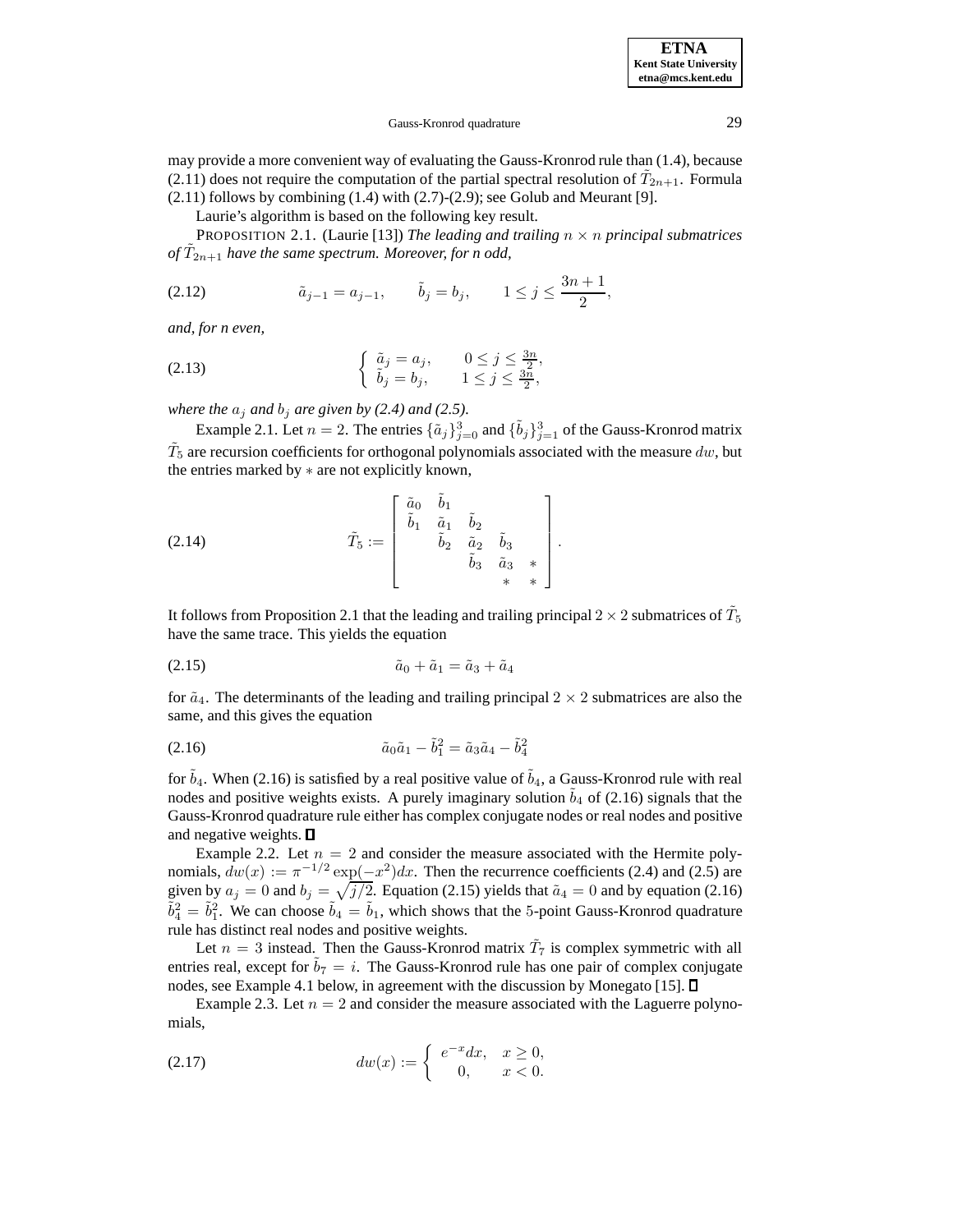Then the recursion coefficients (2.4) and (2.5) are given by  $a_j = 2j+1$  and  $b_j = j$ . Equations (2.15) and (2.16) yield  $\tilde{a}_4 = -3$  and  $\tilde{b}_4^2 = -23$ , respectively; hence  $\tilde{b}_4 = i\sqrt{23}$ . The 5-point Gauss-Kronrod quadrature rule has one pair of complex conjugate nodes; see Example 4.2 and the discussion in [15].  $\Box$ 

By Proposition 2.1 about  $\frac{3}{4}$ th of the entries of the Gauss-Kronrod matrix (2.6) are known. Laurie [13] observed that the entries of the trailing  $n \times n$  principal submatrix  $\breve{T}_n$  of (2.6) are recursion coefficients for a family of orthogonal polynomials  $\{\check{p}_j\}_{j=0}^{n-1}$  with respect to a bilinear form

(2.18) 
$$
\langle f, g \rangle := \int_{-\infty}^{\infty} f(x)g(x) d\breve{w}(x).
$$

The measure  $d\tilde{w}$  is not explicitly known, and is not unique. Laurie [13] showed that the unknown entries of  $\tilde{T}_n$ , and thereby of  $\tilde{T}_{2n+1}$ , can be computed in  $\mathcal{O}(n^2)$  arithmetic operations by applying recursion formulas closely related to those used in the modified Chebyshev algorithm; see also Gautschi [8] for a discussion. The Gauss-Kronrod matrices (2.6) generated in this manner belong to  $\mathbb{T}_{2n+1}$ , the set of complex symmetric tridiagonal matrices of order  $2n + 1$  with real diagonal entries and real or purely imaginary subdiagonal elements. Since, in general, (2.18) is not an inner product, it may happen that  $\langle \tilde{p}_i, \tilde{p}_j \rangle = 0$  for some index  $j < n - 1$ . In these (rare) cases the Gauss-Kronrod matrix (2.6) cannot be computed. We will assume that  $\langle \tilde{p}_i, \tilde{p}_j \rangle \neq 0$  for  $0 \leq j \leq n$ . Then the Gauss-Kronrod matrix (2.6) exists and has nonvanishing subdiagonal entries.

Laurie's scheme [13, Appendix A] for computing the unknown entries of the Gauss-Kronrod matrix (2.6) actually yields the elements of the real tridiagonal matrix

$$
(2.19) \qquad \hat{S}_{2n+1} := \begin{bmatrix} \tilde{a}_0 & 1 & & & \\ \tilde{b}_1^2 & \tilde{a}_1 & 1 & & \\ & \ddots & \ddots & \ddots & \\ & & \tilde{b}_{2n-1}^2 & \tilde{a}_{2n-1} & 1 \\ & & & \tilde{b}_{2n}^2 & \tilde{a}_{2n} \end{bmatrix} \in \mathbb{R}^{(2n+1)\times(2n+1)},
$$

which is similar to the Gauss-Kronrod matrix (2.6), i.e.,

$$
(2.20) \qquad \hat{S}_{2n+1} = \hat{D}_{2n+1} \tilde{T}_{2n+1} \hat{D}_{2n+1}^{-1}, \qquad \hat{D}_{2n+1} := \text{diag}[1, \tilde{d}_1, \tilde{d}_2, \dots, \tilde{d}_{2n}],
$$

where

(2.21) 
$$
\tilde{d}_j := \tilde{b}_1 \tilde{b}_2 \cdots \tilde{b}_j, \qquad j = 1, \ldots 2n.
$$

The entries  $\tilde{b}_j^2$  may be negative; see Example 2.3. When the matrix  $\hat{S}_{2n+1}$  has one or several negative subdiagonal entries, evaluation of the Gauss-Kronrod rule by the formula

(2.22) 
$$
\mathcal{K}_{2n+1}f = \mathbf{e}_1^T f(\hat{S}_{2n+1})\mathbf{e}_1
$$

may be more convenient than by (2.11), because the latter representation requires complex arithmetic. Formula (2.22) follows from (2.11) and (2.20).

We remark that sometimes using the matrix

$$
(2.23) \quad \tilde{S}_{2n+1} := \begin{bmatrix} \tilde{a}_0 & \text{sign}(\tilde{b}_1^2)|\tilde{b}_1| & & \\ |\tilde{b}_1| & \tilde{a}_1 & \text{sign}(\tilde{b}_2^2)|\tilde{b}_2| & & \\ & \ddots & \ddots & \ddots & \vdots \\ & & |\tilde{b}_{2n-1}| & \tilde{a}_{2n-1} & \text{sign}(\tilde{b}_{2n}^2)|\tilde{b}_{2n}| \\ & & |\tilde{b}_{2n}| & \tilde{a}_{2n} \end{bmatrix}
$$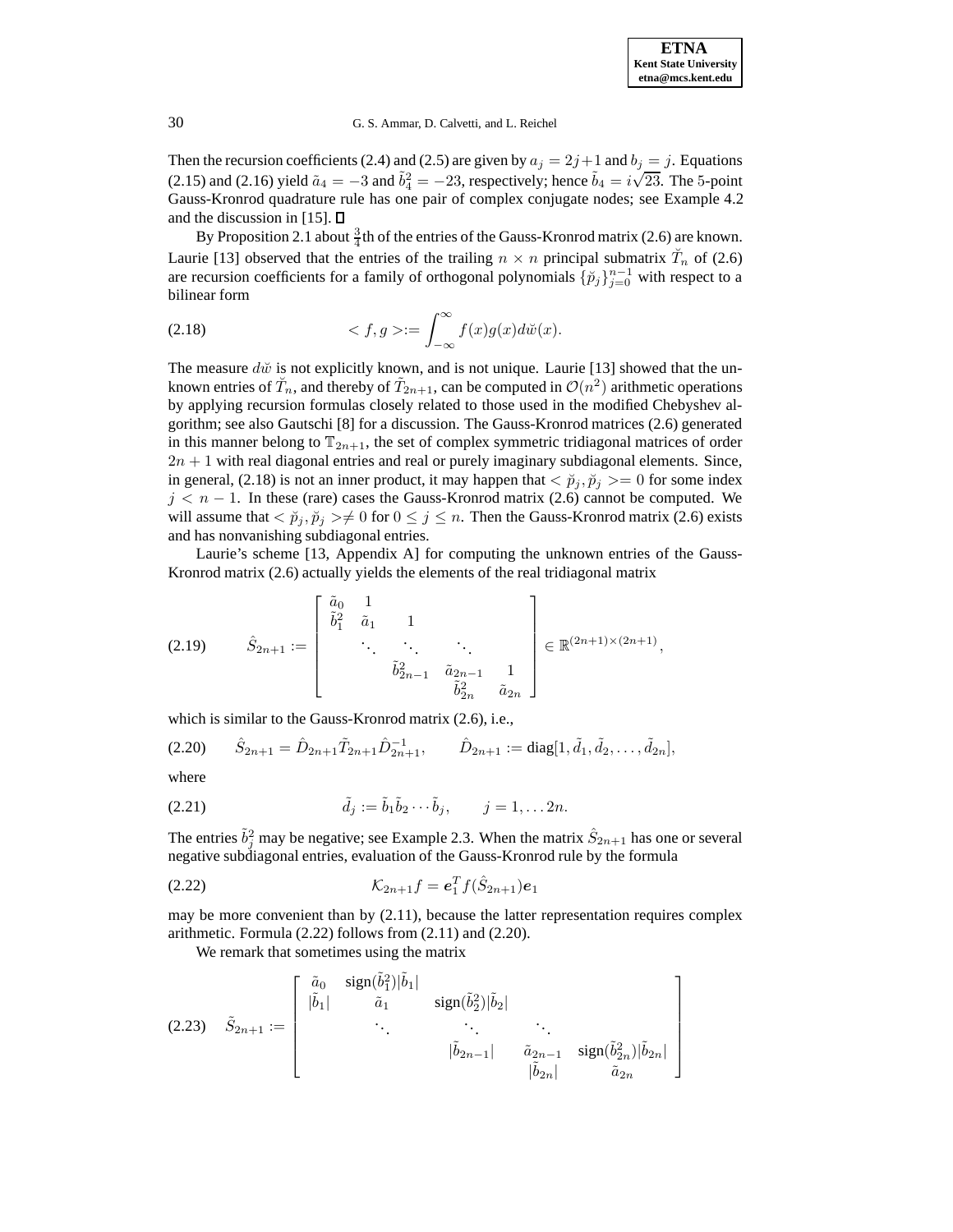**ETNA Kent State University etna@mcs.kent.edu**

instead of (2.19) may be preferable because it is better balanced; we will comment further on this at the end of Subsection 3.2. Here we only note that the matrix (2.23) also is diagonally similar to the Gauss-Kronrod matrix (2.6), i.e.,

(2.24) 
$$
\begin{array}{rcl}\n\tilde{S}_{2n+1} & = & \tilde{D}_{2n+1} \tilde{T}_{2n+1} \tilde{D}_{2n+1}^{-1}, \\
\tilde{D}_{2n+1} & := & \text{diag}[1, \sqrt{\text{sign}(\tilde{d}_1^2)}, \sqrt{\text{sign}(\tilde{d}_2^2)}, \dots, \sqrt{\text{sign}(\tilde{d}_{2n}^2)}],\n\end{array}
$$

where the  $\tilde{d}_j$  are given by (2.21).

For many integrands, formula (1.4) provides the most convenient way of evaluating the Gauss-Kronrod quadrature rule. This formula requires that the nodes and weights be computed. We therefore seek to develop algorithms for their efficient and accurate computation.

Golub and Welsch [11] used the connections between Gauss quadrature, orthogonal polynomials, and real symmetric tridiagonal matrices to show that the Gauss weights are the squares of the first component of the normalized eigenvectors. In fact, any real symmetric tridiagonal matrix with nonzero subdiagonal elements corresponds to a finite sequence of orthogonal polynomials for some (nonunique) nonnegative measure  $dw$ . The eigendecomposition of the matrix of order n determines the n-point Gauss rule for this family of measures.

In contrast, not every complex symmetric tridiagonal matrix with nonzero subdiagonal elements can be associated with a quadrature rule of the form  $(1.4)$ , because these matrices are not guaranteed to have distinct eigenvalues. In fact, they need not be diagonalizable.

Example 2.4. Consider the matrix

$$
M := \left[ \begin{array}{ccc} 0 & 1 & 0 \\ 1 & 0 & i \\ 0 & i & 0 \end{array} \right] \in \mathbb{T}_3.
$$

It has the eigenvalue zero of algebraic multiplicity three and geometric multiplicity one. .

PROPOSITION 2.2. *Let* M *be a complex symmetric tridiagonal matrix with nonvanishing subdiagonal elements. Then* M *is diagonalizable if and only if it has no multiple eigenvalue.*

*Proof.* This follows from the well-known result that every eigenvalue of an upper Hessenberg matrix with nonzero subdiagonal elements has geometric multiplicity equal to one [10, Theorem 7.4.4]: since the subdiagonal elements of the matrix are nonzero, the nullspace of  $M - \lambda I$  has dimension equal to one for every eigenvalue  $\lambda$  of M.  $\Box$ 

Assume now that the eigenvalues of  $\tilde{T}_{2n+1}$ , and hence of  $\tilde{S}_{2n+1}$ , are distinct, and let

$$
(2.25) \qquad \tilde{S}_{2n+1} = \tilde{V}_{2n+1} \tilde{\Lambda}_{2n+1} \tilde{V}_{2n+1}^{-1}, \qquad \tilde{\Lambda}_{2n+1} = \text{diag}[\tilde{\lambda}_1, \tilde{\lambda}_2, \dots, \tilde{\lambda}_{2n+1}],
$$

be a spectral factorization of  $\tilde{S}_{2n+1}$ .

THEOREM 2.3. Let  $\tilde{S}_{2n+1}$  be a matrix of the form (2.23) with distinct eigenvalues and *spectral factorization (2.25). Then the nodes and weights of the associated Gauss-Kronrod quadrature rule (1.4) can be computed from*

$$
(2.26) \t\t \tilde{x}_j = \tilde{\lambda}_j,
$$

(2.27) 
$$
\tilde{w}_j = (e_j^T \tilde{V}_{2n+1}^{-1} e_1)(e_1^T \tilde{V}_{2n+1} e_j),
$$

*for*  $1 \leq j \leq 2n + 1$ *.* 

*Proof.* As shown in [1], this result follows directly from results of Gragg [12].  $\Box$ We refer to the set

(2.28) 
$$
\{\tilde{\lambda}_j, e_j^T \tilde{V}_{2n+1}^{-1} e_1, e_1^T \tilde{V}_{2n+1} e_j\}_{j=1}^{2n+1}
$$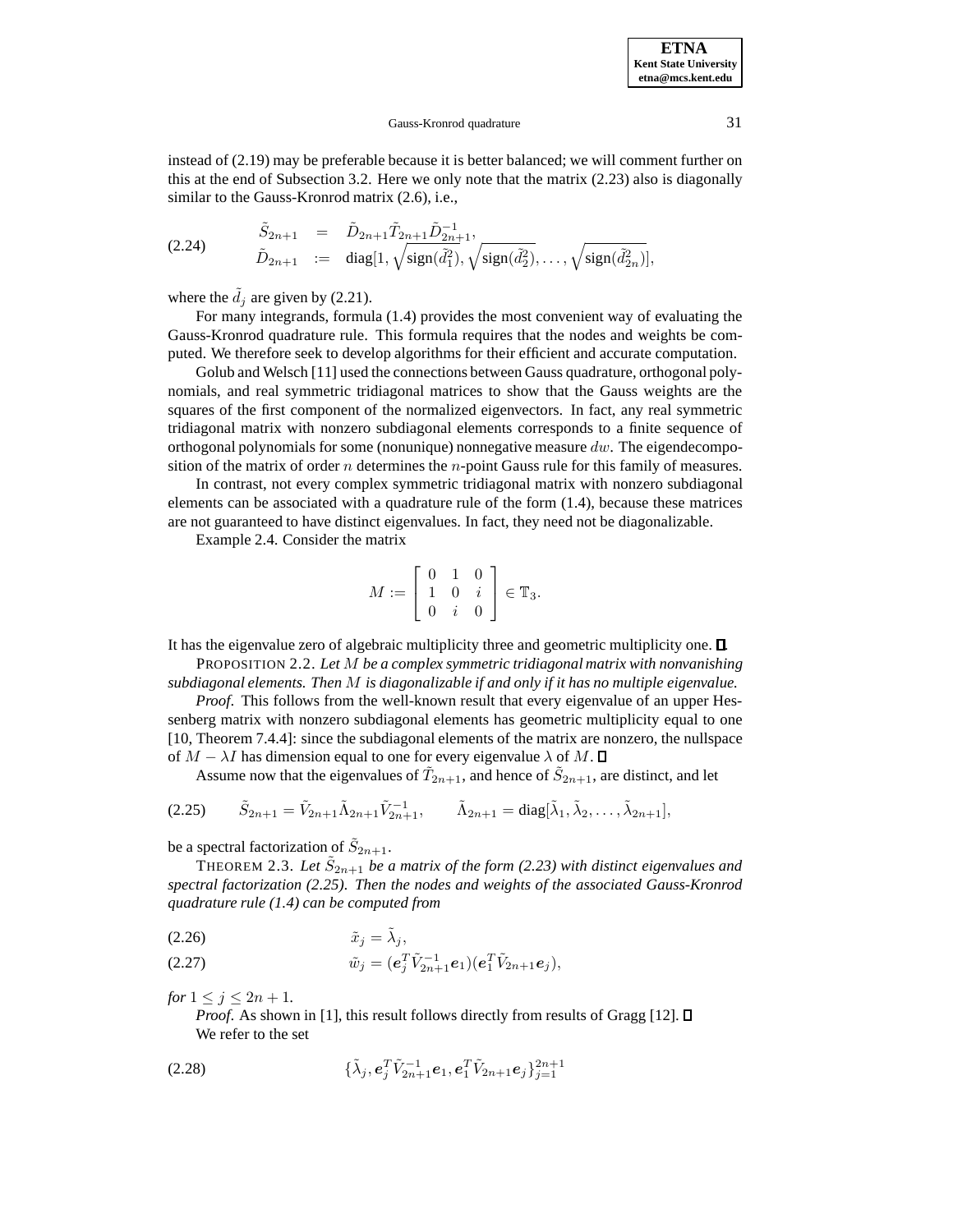as the partial spectral resolution of the nonsymmetric tridiagonal matrix  $S_{2n+1}$ .

The following theorem discusses a structure-preserving spectral decomposition of complex symmetric tridiagonal matrices of the form generated in step i) of Laurie's algorithm.

THEOREM 2.4. Let  $\tilde{T}_{2n+1} \in \mathbb{T}_{2n+1}$  have distinct eigenvalues, and further assume that  $e$ very eigenvector  $x$  of  $\tilde{T}_{2n+1}$  satisfies  $x^T x \neq 0$ . Then  $\tilde{T}_{2n+1}$  has a spectral factorization of *the form* (2.7) with a complex orthogonal eigenvector matrix  $\tilde{W}_{2n+1} \in \mathbb{C}^{(2n+1)\times (2n+1)}$ . The *eigenvalues*  $\lambda_i$  *are real or appear in complex conjugate pairs. The nodes and weights of the Gauss-Kronrod rule (1.4) can be determined by (2.9).*

*Proof.* The matrix  $\tilde{T}_{2n+1}$  is of the form (2.6) and is diagonally similar to the real matrix (2.23). Therefore its eigenvalues are real or appear in complex conjugate pairs. The (formal) orthogonality of the eigenvectors of  $T_{2n+1}$  associated with distinct eigenvalues can be shown in the same way as the analogous result for real symmetric matrices. Moreover, since each eigenvector *x* satisfies  $x^T x \neq 0$ , the columns of the eigenvector matrix  $W_{2n+1}$  can be scaled so that the eigenvector matrix  $W_{2n+1}$  satisfies (2.8). Note that  $W_{2n+1}$  might not be unitary. Formula (2.9) now follows from (2.24), (2.25) and (2.27).  $\Box$ 

Theorem 2.4 provides the basis for a structure-exploiting algorithm that determines the partial spectral resolution (2.10) of a matrix  $T_{2n+1} \in \mathbb{T}_{2n+1}$  in  $\mathcal{O}(n^2)$  arithmetic operations. The algorithm is of QR type, and generates a sequence of matrices in  $\mathbb{T}_{2n+1}$  similar to  $T_{2n+1}$ by applying a succession of real orthogonal and complex orthogonal similarity transformations, and is a generalization of the Golub-Welsch algorithm [11]; see Subsection 3.1 for details.

Complex orthogonal matrices can be ill-conditioned, and when very ill-conditioned similarity transformations are used in the algorithm, reduced accuracy of the computed partial spectral resolution may result. This loss of accuracy may be avoided by instead applying the standard QR algorithm for nonsymmetric Hessenberg matrices to  $S_{2n+1}$ . The latter algorithm uses only real orthogonal similarity transformations, and requires  $\mathcal{O}(n^3)$  arithmetic operations because it does not preserve the tridiagonal structure of  $\tilde{S}_{2n+1}$ . (In [1], this technique is applied to  $S_{2n+1}$ .) We will show in Subsection 3.2 how the standard QR algorithm can be used to compute the partial spectral resolution (2.10) without storing the eigenvector matrix.

**3. Algorithms for computing the partial spectral resolution.** This section describes two algorithms for the computation of the nodes and weights of a  $(2n + 1)$ -point Gauss-Kronrod rule (1.4) from its associated Gauss-Kronrod matrix (2.6) or the similar real nonsymmetric matrix (2.23). We rely on ideas related to the well-known QR algorithm. A nice presentation of the QR algorithm is provided by Watkins [20, Chapter 4]. Many issues of importance for an efficient implementation are discussed by Golub and Van Loan [10, Chapter 7].

**3.1. A generalized Golub-Welsch algorithm.** We describe a generalization of the Golub-Welsch algorithm [11] that allows for the computation of the partial spectral resolution (2.10) of matrices in the set  $\mathbb{T}_{2n+1}$  in  $\mathcal{O}(n^2)$  arithmetic operations. The algorithm of Golub and Welsch for computing Gauss rules corresponding to a real symmetric tridiagonal matrix is based on the QR algorithm, which preserves the tridiagonal structure of the initial matrix. Our generalization relies on a QR-type algorithm, based on similarity transformations that are orthogonal, but possibly complex (and therefore non-unitary). These similarity transformations preserve the complex symmetric structure of the initial matrix, and can therefore be used to compute the partial spectral resolution in  $\mathcal{O}(n^2)$  arithmetic operations.

A structure-preserving QR-type iteration for matrices in the class  $\mathbb{T}_{2n+1}$ , and other classes of related structures, is the HR algorithm of Bunse-Gerstner [2]. In fact, each  $T \in$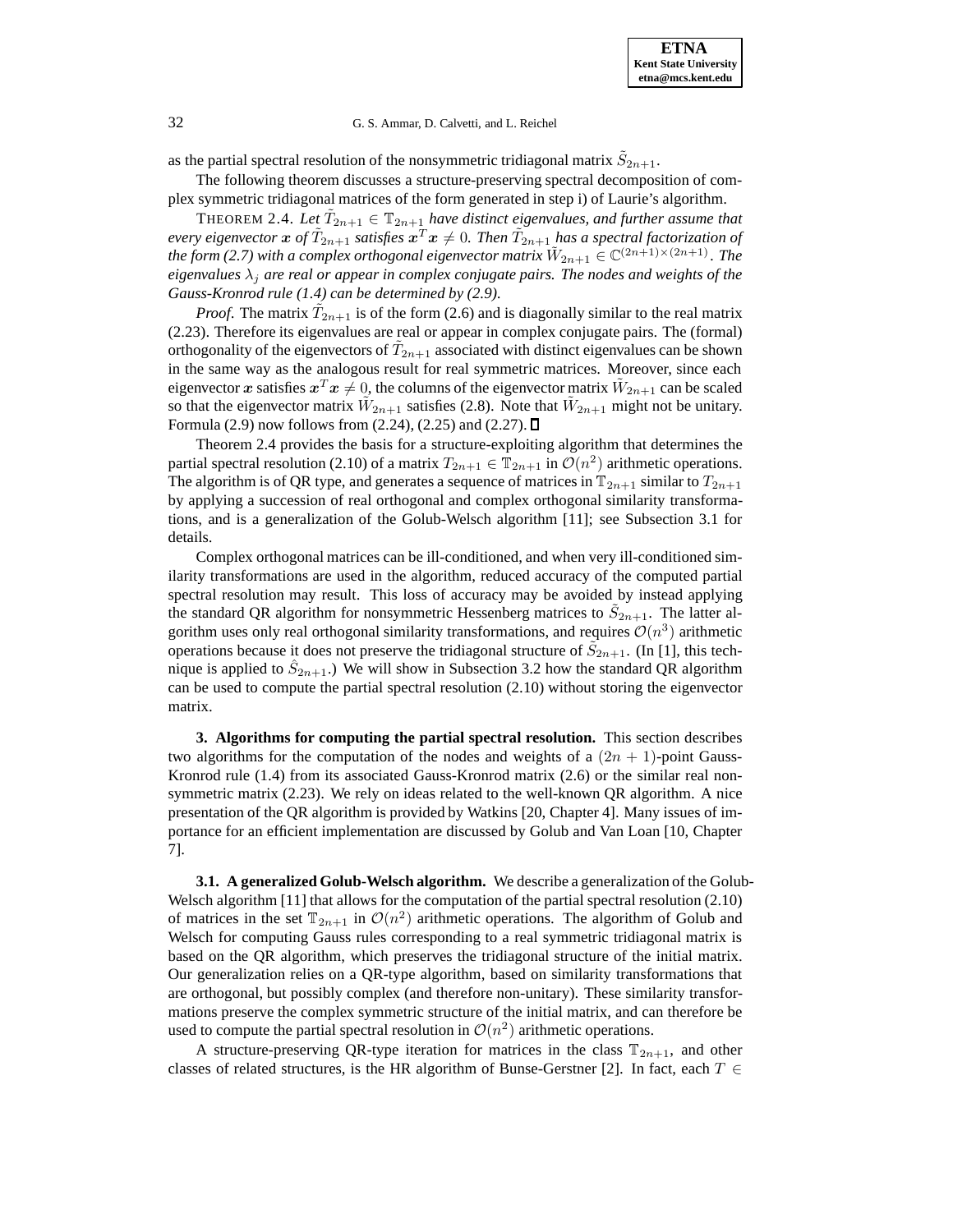$\mathbb{T}_{2n+1}$  is a J-Hermitian matrix for some matrix  $J = \text{diag}[\pm 1, \pm 1, \dots, \pm 1]$ , so the HR algorithm can be applied efficiently to such a matrix  $T$ . More recently, Cullum and Willoughby [4] considered aspects of a structure-preserving QR-type algorithm for the slightly larger class of all complex symmetric tridiagonal matrices. A related algorithm is also outlined by Luk and Qiao [14].

We describe here a generalization of the Golub-Welsch algorithm based on a modification of the complex symmetric tridiagonal QR algorithm of [4]. A generalization based on the HR algorithm of [2] can be obtained similarly.

Let  $T = T^{(0)}$  be a given matrix in  $\mathbb{T}_{2n+1}$ . Our algorithm generates a sequence of similar matrices

$$
(3.1) \ T^{(j+1)} := Q^{(j)}T^{(j)}[Q^{(j)}]^T \in \mathbb{T}_{2n+1}, \quad [Q^{(j)}]^T = [Q^{(j)}]^{-1} \in \mathbb{C}^{(2n+1)\times(2n+1)},
$$

for  $j = 0, 1, \ldots$ , which converge to a diagonal matrix or a block diagonal matrix with blocks of order 1 or 2. The matrices  $Q^{(j)}$  are products of plane transformations, i.e., matrices that are equal to the identity matrix of appropriate size, except for a  $2 \times 2$  block on the diagonal. We represent these blocks as

$$
(3.2) \tG := \begin{bmatrix} c & -s \\ s & c \end{bmatrix}, \t c^2 + s^2 = 1,
$$

so that  $G<sup>T</sup> = G<sup>-1</sup>$ . Of course, when c and s are real, G is a (unitary) Givens rotation.

Each of the matrices G is generated so that it maps a vector  $v = [a, b]^T \in \mathbb{C}^2$  to a multiple of the axis vector *e*1:

$$
G^T v = d\mathbf{e}_1
$$
, where  $d := \sqrt{a^2 + b^2} \in \mathbb{C}$ .

If  $d \neq 0$ , then we can take  $c = a/d$  and  $s = b/d$ . If both a and b are real or purely imaginary, then we can choose c and s real, and G is a real Givens matrix. If  $a = b = 0$ , then we take  $G = I_2$ ; otherwise G remains undefined when  $d^2 = a^2 + b^2 = 0$ . Note that a complex orthogonal plane transformation  $G$  can be arbitrarily ill-conditioned. If  $a$  is real and  $b$  is purely imaginary, then we may choose c real and  $s = i\sigma$ ,  $\sigma \in \mathbb{R}$ , and the condition number of  $G$  is given by

(3.3) 
$$
\kappa(G) := \left| \frac{|c| + |\sigma|}{|c| - |\sigma|} \right|.
$$

The algorithm of [4] uses an implicit single-shift strategy based on Wilkinson shifts. In order to avoid possible difficulties associated with complex conjugate eigenvalues (which is a contingency that is not relevant for real matrices in  $\mathbb{T}_{2n+1}$ ), the iteration begins with a single randomly chosen complex shift to move the matrices into the larger class of complex symmetric tridiagonal matrices. Of course this then releases the constraint that the non-real eigenvalues occur in complex conjugate pairs. We therefore implement the algorithm using the Francis double shift strategy so that the complex conjugate symmetry of the eigenvalues is preserved.

If it were known beforehand that  $T^{(0)}$  had only real eigenvalues, then a single-shift strategy could be employed with real shifts. In this case the algorithm could be viewed as being the reverse of the inverse eigenvalue algorithm presented in [17] for the construction of a complex symmetric tridiagonal matrix from the partial spectral resolution (2.10).

Although Cullum and Willoughby [4] only discuss the computation of the spectrum of T, the eigenvectors can also be computed in  $\mathcal{O}(n^3)$  operations by accumulating the individual plane transformations in the same way as is done in the QR algorithm when the latter is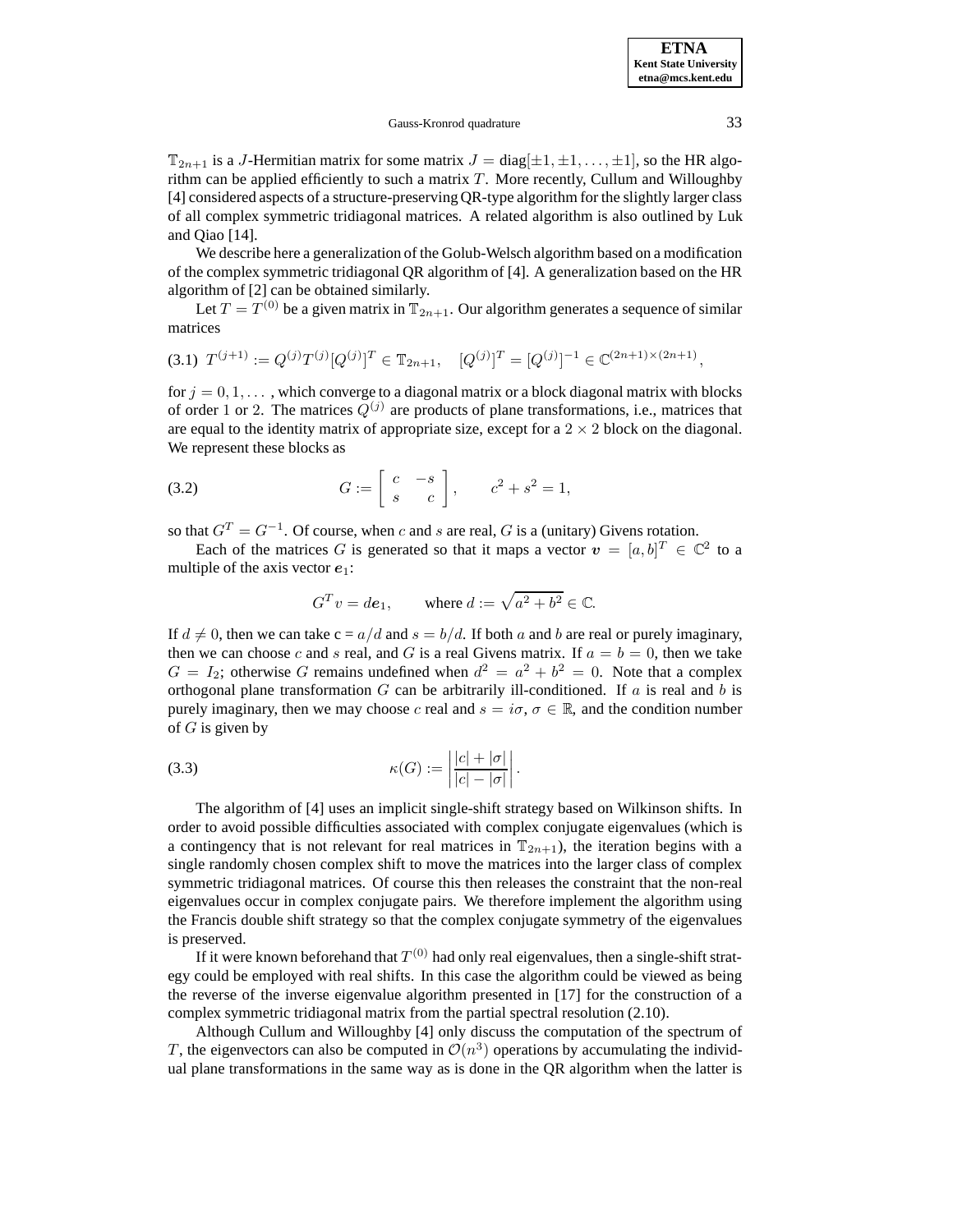applied to a real matrix  $T \in \mathbb{T}_{2n+1}$ . Accordingly, the first components of the complex symmetric eigenvector matrix  $W$  can be computed by accumulating the transformations against the first axis vector, as in the Golub-Welsch algorithm.

**3.2. Application of the standard QR algorithm.** We outline the computations required by the QR algorithm for real symmetric upper Hessenberg matrices with distinct eigenvalues, and discuss its application to the computation of the nodes and weights of the Gauss-Kronrod quadrature rule (1.4) from the matrix  $\hat{S}_{2n+1}$  defined by (2.23). We apply the QR algorithm to  $S_{2n+1}$  rather than to the similar Gauss-Kronrod matrix (2.6), because this reduces the complex arithmetic necessary.

The QR algorithm applies a sequence of unitary Givens similarity transformations to  $S_{2n+1}$  to obtain a Schur factorization

(3.4) 
$$
\tilde{S}_{2n+1} = \tilde{U}_{2n+1} \tilde{R}_{2n+1} \tilde{U}_{2n+1}^*, \qquad \tilde{U}_{2n+1}^* \tilde{U}_{2n+1} = I_{2n+1},
$$

where  $\tilde{R}_{2n+1} \in \mathbb{C}^{(2n+1)\times (2n+1)}$  is a an upper triangular matrix and the superscript  $*$  denotes transposition and complex conjugation.

The spectral factorization of  $\tilde{S}_{2n+1}$  is then given by (2.25), where the diagonal matrix  $\tilde{\Lambda}_{2n+1}$  is formed from the diagonal entries of  $\tilde{R}_{2n+1}$ , and where the eigenvector matrix is given by

(3.5) 
$$
\tilde{V}_{2n+1} = \tilde{U}_{2n+1} \tilde{Z}_{2n+1}.
$$

Here,  $\tilde{Z}_{2n+1}$  is an upper triangular eigenvector matrix of  $\tilde{R}_{2n+1}$ , which is computed by back substitution. In view of (2.24), the matrix

$$
\tilde{W}_{2n+1} = \tilde{D}_{2n+1}^{-1} \tilde{V}_{2n+1}
$$

is an eigenvector matrix of the Gauss-Kronrod matrix (2.6).

The straightforward computation of the weights by formula (2.27) requires  $\mathcal{O}(n^3)$  arithmetic operations. We now describe how  $\{e_j^T \tilde{V}_{2n+1}^{-1} e_1, e_1^T \tilde{V}_{2n+1} e_j\}_{j=1}^{2n+1}$  can be computed in  $\mathcal{O}(n^2)$  arithmetic operations without storing the eigenvector matrix  $V_{2n+1}$ . Introduce the vectors

$$
\begin{array}{l} \tilde{\bm{w}} := \tilde{V}_{2n+1}^{-1} \bm{e}_1 = \tilde{Z}_{2n+1}^{-1} \tilde{U}_{2n+1}^* \bm{e}_1, \\ \tilde{\bm{w}}' := \tilde{V}_{2n+1}^T \bm{e}_1 = \tilde{Z}_{2n+1}^T \tilde{U}_{2n+1}^T \bm{e}_1, \end{array}
$$

where the right-most expressions follow from (3.5). We first compute  $\tilde{U}_{2n+1}^*e_1$  and  $\tilde{U}_{2n+1}^Te_1$ by applying the unitary Givens matrices that make up  $U_{2n+1}$  in the order they are generated to vectors  $e_1$ . Thus, the matrix  $U_{2n+1}$  does not have to be stored. The columns of the triangular eigenvector matrix  $\tilde{Z}_{2n+1}$  are generated one at a time starting with last one and ending with the first one. One column at a time is used in back substitution to compute  $\tilde{w}$  from  $\tilde{U}_{2n+1}^*e_1$ . The matrix vector product  $\tilde{Z}_{2n+1}^T(\tilde{U}_{2n+1}^T e_1)$  which yields  $\tilde{w}'$  also is evaluated by using the columns of  $Z_{2n+1}$  one at a time. In particular, entries of the matrix  $Z_{2n+1}$  do not need to be stored simultaneously. The computation of  $\tilde{\boldsymbol{w}}$  and  $\tilde{\boldsymbol{w}}'$  as described requires  $\mathcal{O}(n^2)$  arithmetic operations.

We have described how the QR algorithm can be applied to compute the partial spectral resolution of the matrix  $S_{2n+1}$ . We note that the QR algorithm can be applied to the matrix  $S_{2n+1}$  defined by (2.19) in an analogous fashion. However, in our experience the latter approach often yields inferior accuracy due to poor balancing of the matrix  $S_{2n+1}$ .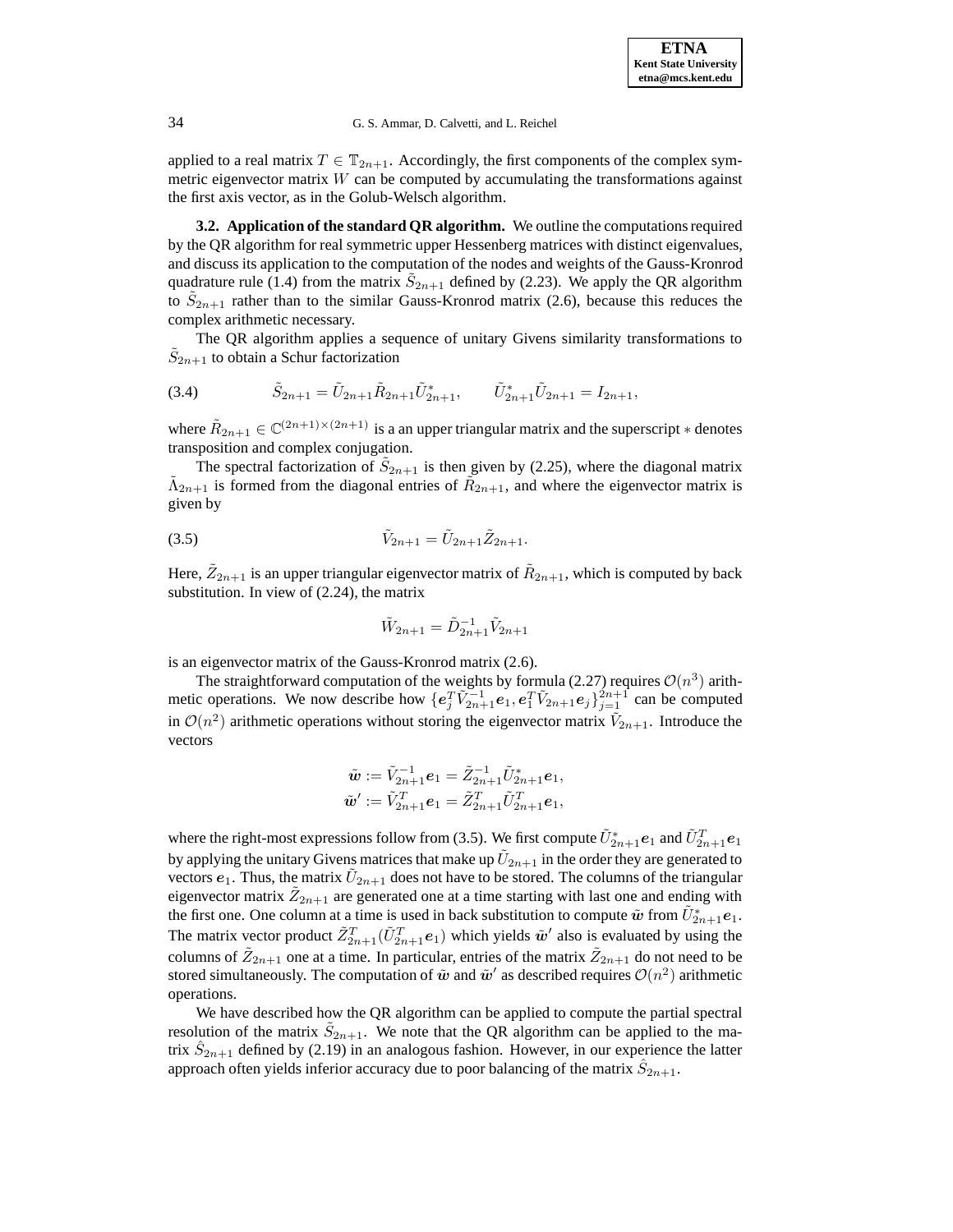| TABLE 4.1                                                 |
|-----------------------------------------------------------|
| Properties of Gauss-Kronrod rules for the Hermite measure |

|         | number of pairs of        | number of real   |
|---------|---------------------------|------------------|
| $\it n$ | complex conjugate weights | negative weights |
|         |                           |                  |
|         |                           |                  |
|         |                           |                  |
|         |                           |                  |
| 25      |                           |                  |

TABLE 4.2 *Errors in computed Gauss-Kronrod rules for the Hermite measure*

|                  |                   | discrepancy in | discrepancy in | discrepancy in | discrepancy in |
|------------------|-------------------|----------------|----------------|----------------|----------------|
| $\boldsymbol{n}$ | $\max \kappa(G)$  | Gauss nodes    | Gauss nodes    | nodes by HQR   | weights by HQR |
|                  |                   | by CSTQR       | by HQR         | and CSTQR      | and CSTQR      |
| 3                | 2.4               | $1.2E-15$      | $6.7E-16$      | 1.8E-15        | $3.1E-16$      |
| 4                | 3.6               | $3.7E-15$      | $2.6E-15$      | $1.6E-15$      | $6.8E-16$      |
|                  | 2.4 <sub>E2</sub> | $4.4E-14$      | $8.9E-16$      | $4.4E-14$      | $2.1E-15$      |
| 10               | 6.0E2             | $7.0E-13$      | $4.0E-15$      | $7.0E-13$      | $7.6E-16$      |
| 25               | 1.7E4             | $2.3E-12$      | $2.2E-14$      | $2.7E-10$      | $2.2E-15$      |

**4. Numerical examples.** The computations were carried out on an HP 9000 workstation using Matlab, i.e., with about 15 significant digits. We refer to the fast algorithm of QR-type for complex tridiagonal matrices described in Subsection 3.1 as "CSTQR." This algorithm is compared to the implementation of the QR algorithm for real Hessenberg matrices  $\tilde{S}_{2n+1}$ furnished by Matlab (function eig). We refer to the latter algorithm as "HQR." The nodes and weights are determined by (2.9) and (2.26)-(2.27). Several of the quadrature rules listed in the tables have been discussed by Monegato [15]. In all examples the recursion coefficients  $a_i$ and  $b_j^2$  for the orthogonal polynomials associated with the given measures dw are explicitly known; see, e.g., [19].

Example 4.1. We consider  $(2n + 1)$ -point Gauss-Kronrod rules (1.4) associated with the Hermite measure  $dw(x) := \pi^{-1/2} \exp(-x^2) dx$ . Table 4.1 shows the number of pairs of complex conjugate weights with nonvanishing imaginary parts, as well as the number of real negative weights, of a few Gauss-Kronrod rules. The Gauss-Kronrod rules for  $n = 2$  and  $n = 3$  already have been considered in Example 2.2. The latter rule has one pair of complex conjugate nodes, each of which is associated with a real negative weight. These weights are of the same magnitude. The other quadrature rules of Table 4.1 have the same number of pairs of complex conjugate nodes as they have pairs of complex conjugate weights with nonvanishing imaginary parts. For  $n = 25$  all weights associated with nonreal nodes are of magnitude less than  $5 \cdot 10^{-20}$ .

Table 4.2 illustrates the accuracy achieved by the algorithms CSTQR and HQR for the quadrature rules of Table 4.1. In exact arithmetic the Gauss nodes are a subset of the Gauss-Kronrod nodes; cf. (1.6). We mark computed approximations of nodes with a prime or a double prime. Thus, we compute Gauss nodes  $x'_1 < x'_2 < \ldots < x'_n$  as the eigenvalues of the leading real symmetric  $n \times n$  principal submatrix of the Gauss-Kronrod matrix (2.6) using the Matlab function eig. Let  $\{\tilde{x}'_k, \tilde{w}'_k\}_{k=1}^{2n+1}$  denote the set of node-weight pairs of the Gauss-Kronrod rule computed by algorithm CSTQR, and let  $\tilde{x}'_1 < \tilde{x}'_2 < \ldots < \tilde{x}'_n$  be the subset of (approximations of) Gauss nodes; cf. (1.7). Similarly, let  $\{\tilde{x}'_k, \tilde{w}''_k\}_{k=1}^{2n+1}$  denote the set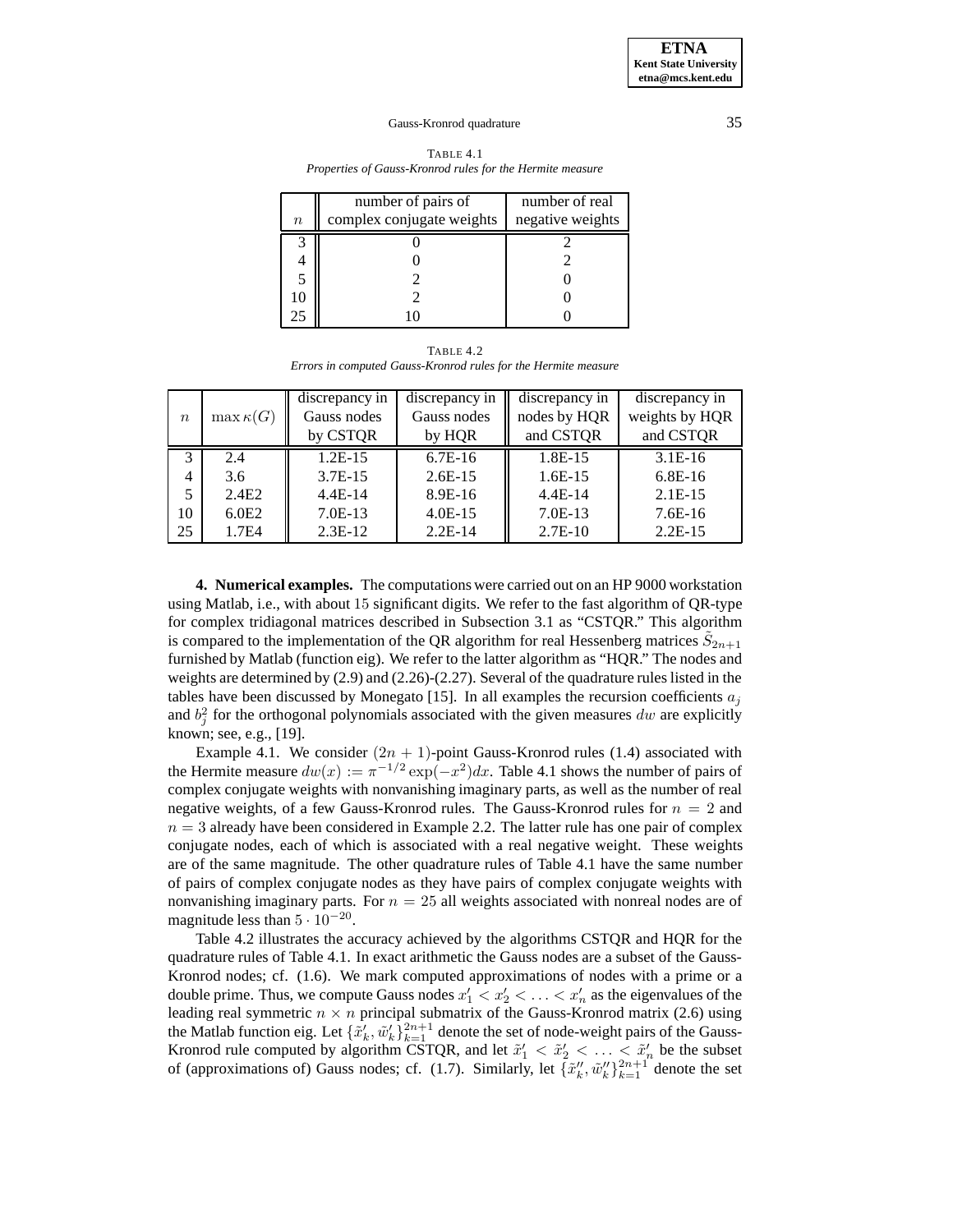| <b>TABLE 4.3</b>                                           |
|------------------------------------------------------------|
| Properties of Gauss-Kronrod rules for the Laguerre measure |
|                                                            |

|          | number of pairs of        | number of real   |
|----------|---------------------------|------------------|
| $\it{n}$ | complex conjugate weights | negative weights |
|          |                           |                  |
|          |                           |                  |
|          |                           |                  |

TABLE 4.4 *Errors in computed Gauss-Kronrod rules for the Laguerre measure*

|                  |                  | discrepancy in | discrepancy in | discrepancy in | discrepancy in |
|------------------|------------------|----------------|----------------|----------------|----------------|
| $\boldsymbol{n}$ | $\max \kappa(G)$ | Gauss nodes    | Gauss nodes    | nodes by HQR   | weights by HQR |
|                  |                  | by CSTQR       | by HOR         | and CSTQR      | and CSTOR      |
|                  | 1.0E2            | $3.3E-15$      | 8.9E-16        | $9.6E-14$      | $6.1E-16$      |
|                  | 3.1E1            | $3.6E-15$      | $5.3E-15$      | $6.5E-15$      | $6.7E-16$      |
| 10               | 2.6E4            | 3.8E-12        | $3.7E-14$      | 3.9E-11        | $1.3E-12$      |

of node-weight pairs of the Gauss-Kronrod rule computed by algorithm HQR. We order the pairs in both sets so that computed nodes and weights with the same index are approximations of the same (exact) node-weight pair.

A large number of plane transformations (3.2) are applied during the computations with algorithm CSTQR. When the matrix  $G$  has real entries only, it is a (unitary) Givens matrix, and therefore its condition number is one. Transformations (3.2) with not all entries real can have an arbitrarily large condition number  $\kappa(G)$ . The second column of Table 4.2 displays

$$
(4.1)\quad \max \kappa(G),
$$

where the maximum is taken over all plane transformations (3.2) applied in algorithm CSTQR. We use the notation 2.4E2 for  $2.4 \cdot 10^2$ .

The third column of Table 4.2 displays the discrepancies  $\max_{1 \leq k \leq n} |x'_k - \tilde{x}'_k|$  and the fourth column shows the discrepancies  $\max_{1 \leq k \leq n} |x'_k - \tilde{x}_k''|$ . Under the assumption that the error in all computed nodes is of about the same magnitude, these columns yield estimates of the magnitude of the error in all the nodes. These estimates were computed by Laurie [13] for Gauss-Kronrod rules with real nodes and positive weights.

The fifth and sixth columns tabulate the discrepancies  $\max_{1 \le k \le 2n+1} |\tilde{x}'_k - \tilde{x}''_k|$  and  $\max_{1 \leq k \leq 2n+1} |\tilde{w}'_k - \tilde{w}''_k|$ , respectively.

The error estimates displayed in the table suggest that both algorithms CSTQR and HQR yield accuracy much higher than required in many applications. Generally, algorithm HQR gives higher accuracy. The quantity (4.1) is seen to give an indication of the error in the computed nodes and weights by algorithm CSTQR. For instance, when  $(4.1)$  is about  $1 \cdot 10^2$ , then the nodes and weights are computed with an error of magnitude of about  $10^{15-2}$ .  $\Box$ 

Example 4.2. We consider  $(2n + 1)$ -point Gauss-Kronrod rules (1.4) associated with the Laguerre measure (2.17). The Gauss-Kronrod rule for  $n = 3$  already has been considered in Example 2.3. Table 4.3 is analogous to Table 4.1. None of the tabulated rules have real negative weights. The complex conjugate weights for  $n = 10$  are all of magnitude less than  $3 \cdot 10^{-15}$ . Table 4.4 is analogous to Table 4.2.  $\square$ 

Example 4.3. We consider  $(2n + 1)$ -point Gauss-Kronrod rules (1.4) associated with the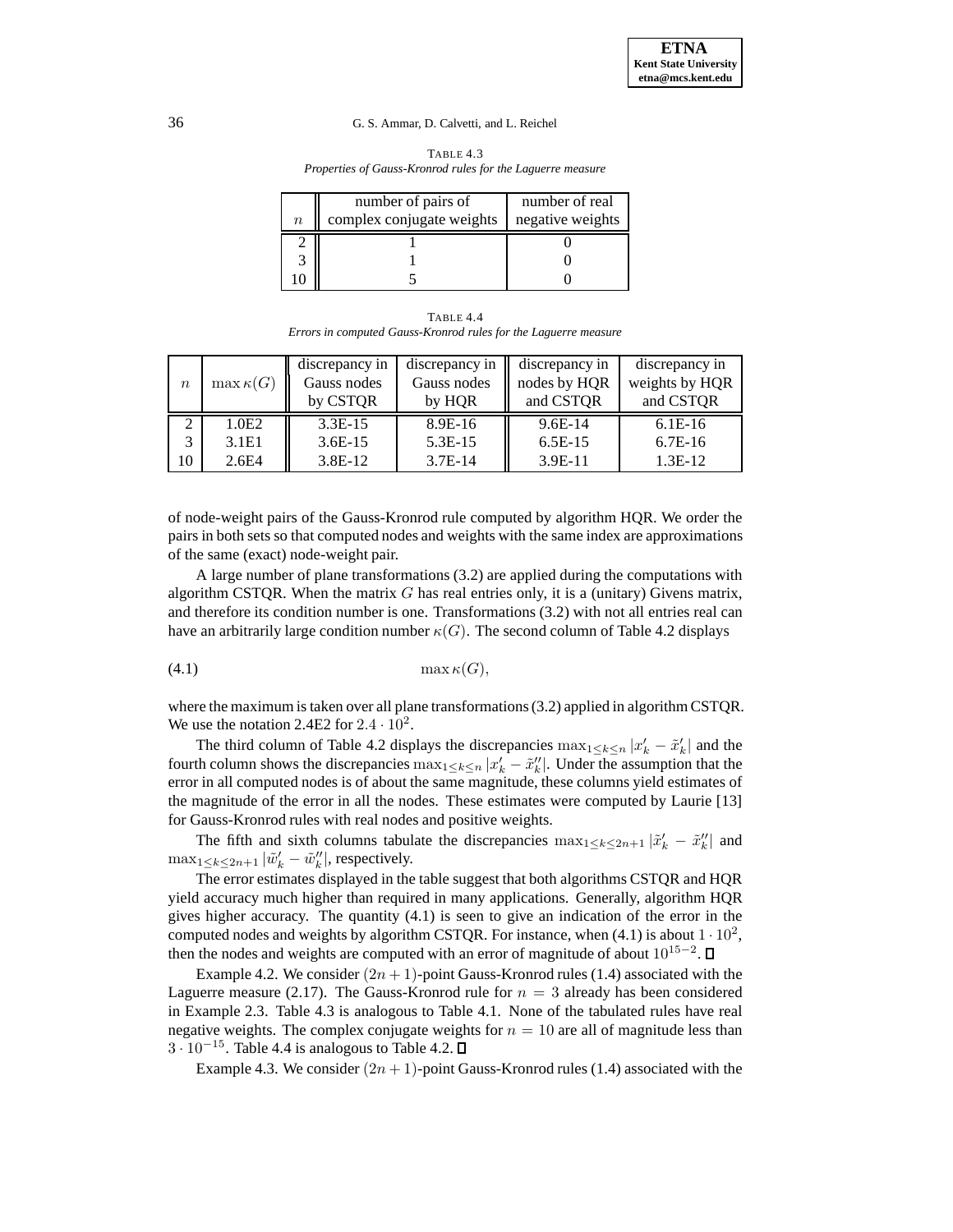| TABLE 4.5                                                |
|----------------------------------------------------------|
| Properties of Gauss-Kronrod rules for the Jacobi measure |

|                  |          |     | number of pairs of        | number of real   |
|------------------|----------|-----|---------------------------|------------------|
| $\boldsymbol{n}$ | $\alpha$ |     | complex conjugate weights | negative weights |
|                  |          | 3.5 |                           |                  |
| 25               |          |     |                           |                  |
|                  | 7.5      |     |                           |                  |
| 25               |          |     |                           |                  |
|                  |          |     |                           |                  |

TABLE 4.6 *Errors in computed Gauss-Kronrod rules for the Jacobi measure*

|                |                   | discrepancy  | discrepancy | discrepancy | discrepancy |
|----------------|-------------------|--------------|-------------|-------------|-------------|
|                |                   | in Gauss     | in Gauss    | in nodes    | in weights  |
|                | $\max \kappa(G)$  | nodes by     | nodes by    | by CSTQR    | by CSTQR    |
|                |                   | <b>CSTOR</b> | <b>HOR</b>  | and HQR     | and HQR     |
| $\alpha = 3.5$ |                   |              |             |             |             |
| $\beta = 3.5$  |                   |              |             |             |             |
| $n = 15$       | 1.3E <sub>3</sub> | $1.0E-13$    | 1.3E-15     | $1.0E-13$   | $2.7E-14$   |
| $n = 25$       | 2.9E3             | $1.6E-12$    | $4.3E-15$   | $1.6E-12$   | $4.7E-11$   |
| $\alpha = 7.5$ |                   |              |             |             |             |
| $\beta = 7.5$  |                   |              |             |             |             |
| $n = 5$        | 2.1E1             | $2.8E-15$    | $3.5E-15$   | 5.4E-15     | $2.0E-12$   |
| $n=25$         | 2.8 <sub>E2</sub> | $1.1E-13$    | 5.3E-15     | $1.4E-13$   | $1.5E-15$   |
| $\alpha = 0$   |                   |              |             |             |             |
| $\beta = 5$    |                   |              |             |             |             |
| $n=10$         | 1.8E2             | $3.7E-14$    | $2.1E-15$   | $3.4E-14$   | $1.0E-14$   |

Jacobi measure

$$
dw(x) := c_0(1-x)^{\alpha}(1+x)^{\beta}dx, \qquad -1 < x < 1, \qquad \alpha, \beta > -1,
$$

where the scaling factor  $c_0$  is chosen to make  $\mu_0 = 1$ . The Tables 4.5 and 4.6 are analogous to the Tables 4.1 and 4.2, respectively.

**5. Conclusion and extension.** This paper describes two algorithms for the computation of Gauss-Kronrod quadrature rules with complex conjugate nodes and weights or with real nodes and positive and negative weights. In our experience both algorithms yield sufficient accuracy for many applications. The slower scheme HQR generally yields nodes and weights with higher accuracy.

We have assumed throughout this paper that the measure  $dw$  in (1.1) is nonnegative. However, the algorithms discussed may be applied also when the measure is indefinite; see Struble [18] for a discussion on orthogonal polynomials and quadrature rules for indefinite measures with support on the real axis.

**Acknowledgement.** L.R. would like to thank Jane Cullum for discussions on the QL algorithm for complex symmetric matrices.